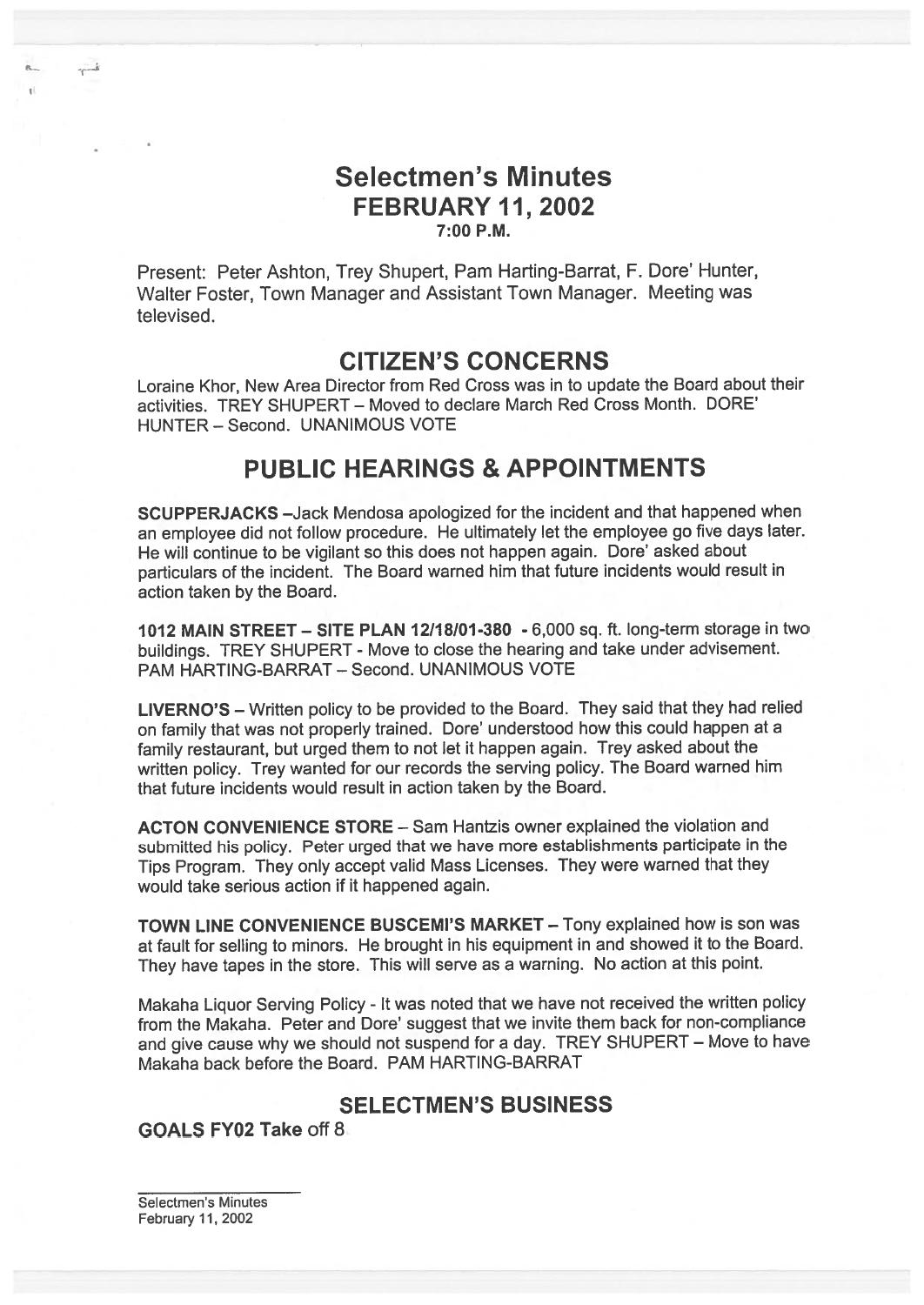They discussed the citizen petitions on zoning and what they wanted to accomplish with these amendments. Peter noted that he asked Mr. Eder to come back to us with how he would like to see the bylaw to read. Pam was concerned that it could force comprehensive permit. She said we need to educate the voters as we move forward.

NESWC - Pam will look into this as soon as she can. Dore' felt we needed to look at this in the upcoming months after town meeting and we have to push forward. Ann Chang has asked questions on behalf of the LWV. Dore' said Selectmen needed to ge<sup>t</sup> involved (after town meeting we need to ge<sup>t</sup> going and discuss this)

Pam wanted to expand the purview of the Board of Health.

TEAMING AGREEMENT — Revision #5 It now includes everyone's comments with the exception of Terry Lindgrin's request to remove several paragraphs that Dore' feels are important. He asked for comments

BUDGET DISCUSSION —Peter said that everything excep<sup>t</sup> M-1 has been folded into the budget. — Email from Herman and Gim Horn suggesting we could cut another \$444,000 out of our operating budget. The Board discussed their proposed cuts In Highway paving and IT Department. Dore' suggested that Peter talk to Bob Evans.

REVISION TO RECREATION FEES — Peter noted it seemed like the residential family was ok, but we have not decreased the senior fees. He felt we could increase the non resident fees as shown on the latest memo. Walter asked if we could lower the single and Senior. Senior would drop to \$20 and non-resident to \$135.00.

WARRANT DISCUSSION — The Board voted to recommend Articles A and B as well as all those listed on the Consent Calendar. Article L Budget Transfer was voted to defer recommendation. Article N, Article EE, GG, HH (Dote' Abstained from HH) were all Recommended.

PROCLAMATION REQUEST —TREY SHUPERT — Moved to approve the Hadassha Proclamation — PAM HARTING-BARRAT — Second UNANIMOUS VOTE

BANNER REQUEST — Walter asked about Garry's memo and that they did not clearly fit the criteria and asked about whether it opened the door for other groups. They felt it was <sup>a</sup> "meet the people function" it would not be <sup>a</sup> problem. Pam questioned the wording on the banner; she felt that the first two lines were ok to her. TREY SHUPERT — Moved to Approve without third line PAM HARTING-BARRAT - Second. UNANIMOUS VOTE

AMENDED BROOKSIDE SHOP DECISION TREY SHUPERT - Move to find as minor change. DORE' HUNTER - SECOND. UNANIMOUS VOTE.

OTHER BUSINESS

Selectmen's Minutes February 11,2002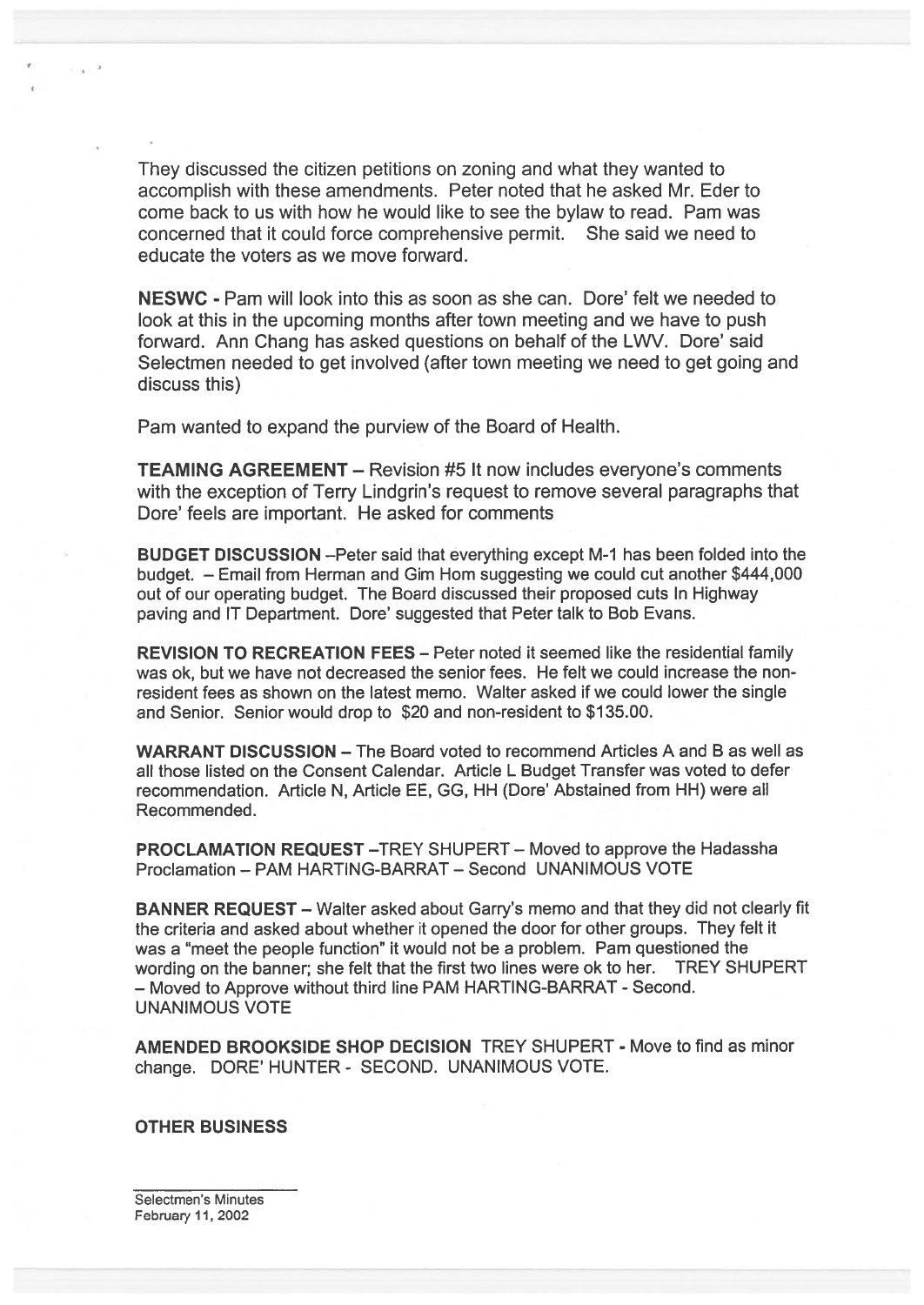Trey noted and approved the East Acton Planning Committee letter. PAM HARTING BARRAT — Moved to approve. WALTER FOSTER — Second. UNANIMOUS VOTE

AWAC — spoke about issues and opening the plant and illegal flow that came in to one of the manholes at the twin school. Don said they found more liquid in the holding tanks. The welds have been broken and someone had released materials again. He is working with the Supt. and Police Chief. The school has cleaned the holding tanks. DORE' HUNTER - moved that as Sewer Commissioners we not provide service to twin school until we determine the amount flowing. TREY SHUPERT — Second. UNANIMOUS VOTE Trey noted and approved the East Acton Planning Comm<br>
BARRAT – Moved to approve. WALTER FOSTER – Sec<br>
AWAC – spoke about issues and opening the plant and if<br>
of the manholes at the twin school. Don said they found<br>
The wel

Carol Holly's letter regarding Quail Ridge Golf course. Her group does not want to go on record opposing it and thanked them for their input.

The Board discussed the draft Town Report prepared by the Chairman — The Board said the Town repor<sup>t</sup> is fine as drafted.

# CONSENT AGENDA

TREY SHUPERT — Moved to approve Consent Agenda — PAM HARTING-BARRAT — Second. UNANIMOUS VOTE

# TOWN MANAGER'S REPORT

No repor<sup>t</sup>

# EXECUTIVE SESSION

PAM HARTING-BARRAT — Moved to go into Executive Session to discuss Negotiations of Real property—DORE' HUNTER - Second. The Board will only return to open session to adjourn. Roll Call taken by the Clerk, All Ayes.

**Christine Joyce Clerk** 

Date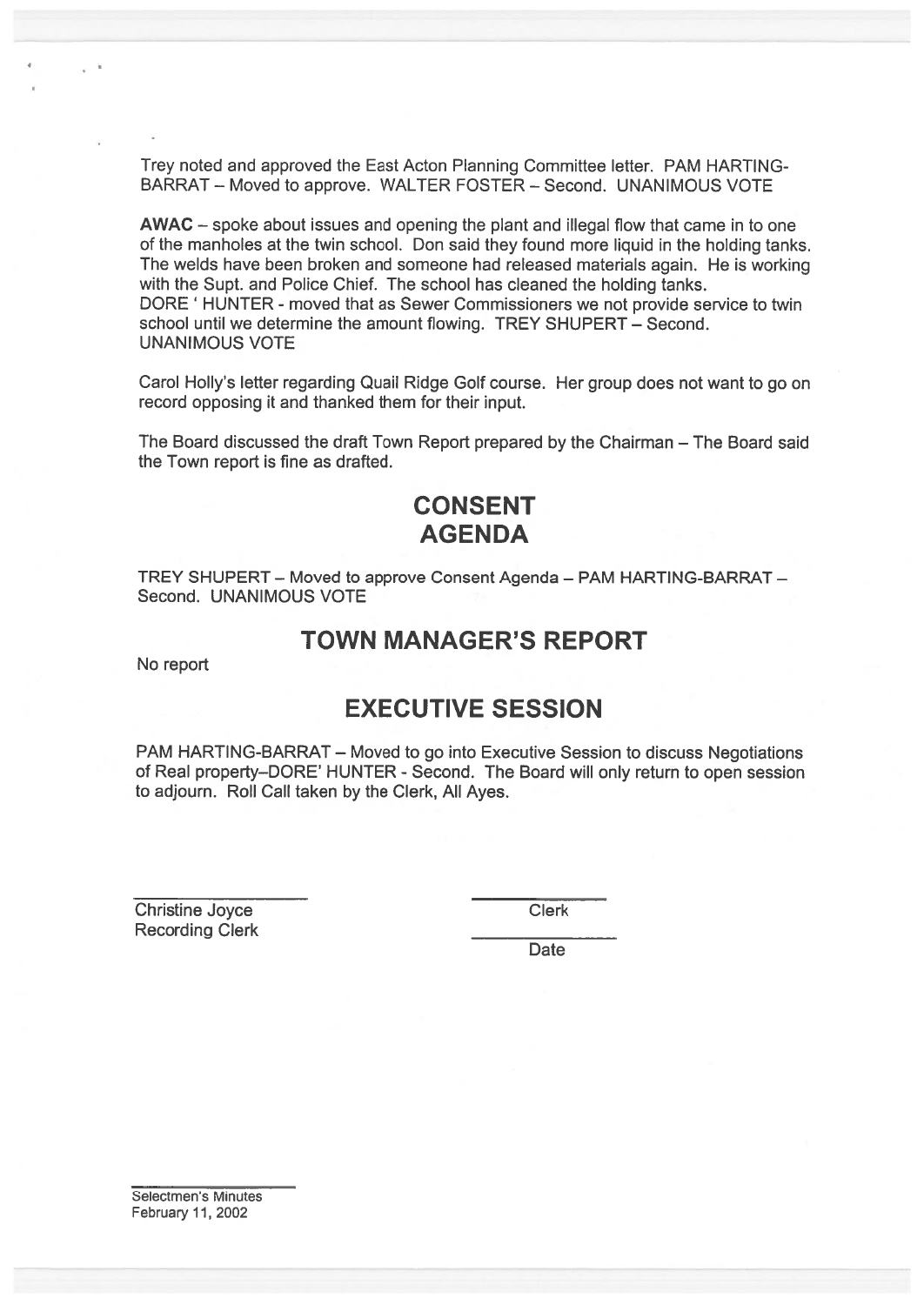February 8, 2002

To: Board of Selectmen

FROM: Peter Ashton, Chairman

SUBJECT: Selectmen's Report

# FEBRUARY 11, 2002 PLEASE NOTE THAT THE MEETING BEGINS AT 7:00 P.M.

### I. CITIZEN'S CONCERNS

Red Cross Representative will be in for <sup>a</sup> brief update.

# II. PUBLIC HEARINGS & APPOINTMENTS

- 1. 7:05 SCUPPERJACKS <sup>A</sup> representative of ScupperJack's will be in to meet with the Board <sup>a</sup> liquor violation.
- 2. 7:15 <sup>1012</sup> Main Street Site Plan #12118101-380 Enclosed <sup>p</sup>lease find <sup>a</sup> site Plan Special Permit
- 3. 7:30 LIVERNO'S -A representative of Liverno's will be in to meet with the Board regarding <sup>a</sup> liquor violation.
- 4. 7:40 ACTON CONVENIENCE STORE- <sup>A</sup> representative of Acton Convenience will be in to meet with the Board regarding <sup>a</sup> liquor violation.
- 5. 7:50 TOWN LINE CONVENIENCE/BUSCEMI'S MARKET A Representative of Town Line Convenience will be in to meet with the Board regarding <sup>a</sup> liquor violation.

### III. SELECTMEN'S BUSINESS

6. FY02 GOALS DISCUSSION — The Chairman wishes to reviewed the status of the Board's FY02 Goals.

7. TEAMING AGREEMENT — Enclosed <sup>p</sup>lease find <sup>a</sup> copy of the propose<sup>d</sup> Information Technology Teaming Agreement for board consideration.

8. BUDGET DISCUSSION - Enclosed please find staff memo's for Board's review.

9. WARRANT DISCUSSION — Enclosed <sup>p</sup>lease find the latest version of the warrant

10. PROCLAMATION REQUEST — Enclosed <sup>p</sup>lease find <sup>a</sup> reques<sup>t</sup> to recognize Hadassah on its 90<sup>th</sup> Anniversary.